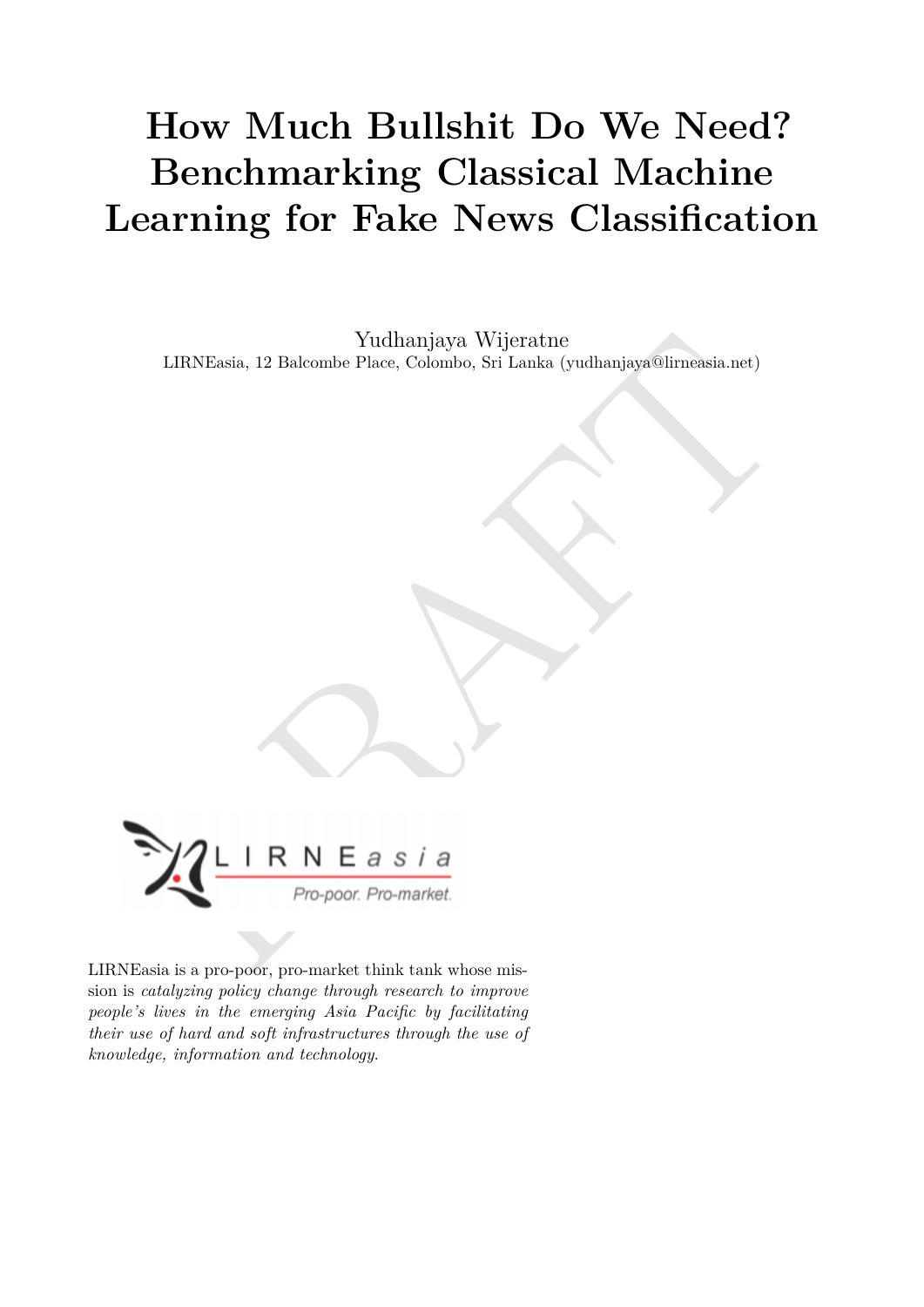### **Abstract**

In a practical experiment, we benchmark five common text classification algorithms - Naive Bayes, Logistic Regression, Support Vector Machines, Random Forests, and eXtreme Gradient Boosting - on multiple misinformation datasets, accounting for both data-rich and data-poor environments. We test these methods by repeatedly reducing the sizes of training data, thus creating 435 AI models in total. From these models we make observations on the data requirements, the training times that such models might require in practice, and how the availability on these things impact accuracy and algorithm choices in practical scenarios. We then discuss the implications and avenues of further research.

**Keywords:** machine learning, misinformation, text classification, natural language processing

### **Introduction**

The attention given to both misinformation (colloquially: "fake news") and countering it has increased dramatically since 2016. In computer science, this has lent itself to a number of ways of automating the detection of misinformation (Zhou & Zafarani, 2020[1]) - so-called "AI".

**condetion** given to both misinformation, text classification, natural language processing<br> **Odluction**<br> **Odluction**<br> **Odluction**<br> **Odluction**<br> **Odluction**<br> **Odluction**<br> **Odluction**<br> **Odluction**<br> **Odluction**<br> **Odluction**<br> Of these techniques, we concern ourselves with the classification of pieces of text via linguistic features. This field broadly divides itself into what we might term classical machine learning and deep learning; one, a group of older methods that can function on smaller datasets; the other, a newer, far more sophisticated set of methods involving multi-layer neural networks and large datasets[2]. Both, as of current literature, demonstrate exceptional accuracy, often in the 90%-and-above range, far ahead of human control groups.

However, in practical use, accuracy is not the only consideration for task fitness of a machine learning algorithm. Two others are data, human effort and processing runtime, and often a Goldilocks-like decision criteria may be more useful than raw accuracy. This brings us to difficulties with current literature: one paper may use several hundred news articles, while another may use a hundred thousand tweets.

Thus there is a general lack of understanding of the amount of training data required for the task. While practitioners hold to a rule of thumb that that increasing the amount of training data generally increases the accuracy of most classification models, we do not know how much data is enough for a practical deployment of this technology; in the rare cases where this information exists, something that works for one particular test dataset may yield markedly different results on another, and so we are rarely able to reliably compare how different algorithms work at different sizes of different data, and where scaling stops, and the return on investment diminishes.

These factors are key to evaluating the fitness of a particular algorithm or method for use in the field, especially the latter: the operating costs of hardware and liveware guides decisions.

Thus, we ask a series of practical questions: of the commonly-cited classical machine learning algorithms, what levels of performance can we achieve, how much data do we need, and at what size of data does the performance of each algorithm begin to decay significantly? How much

1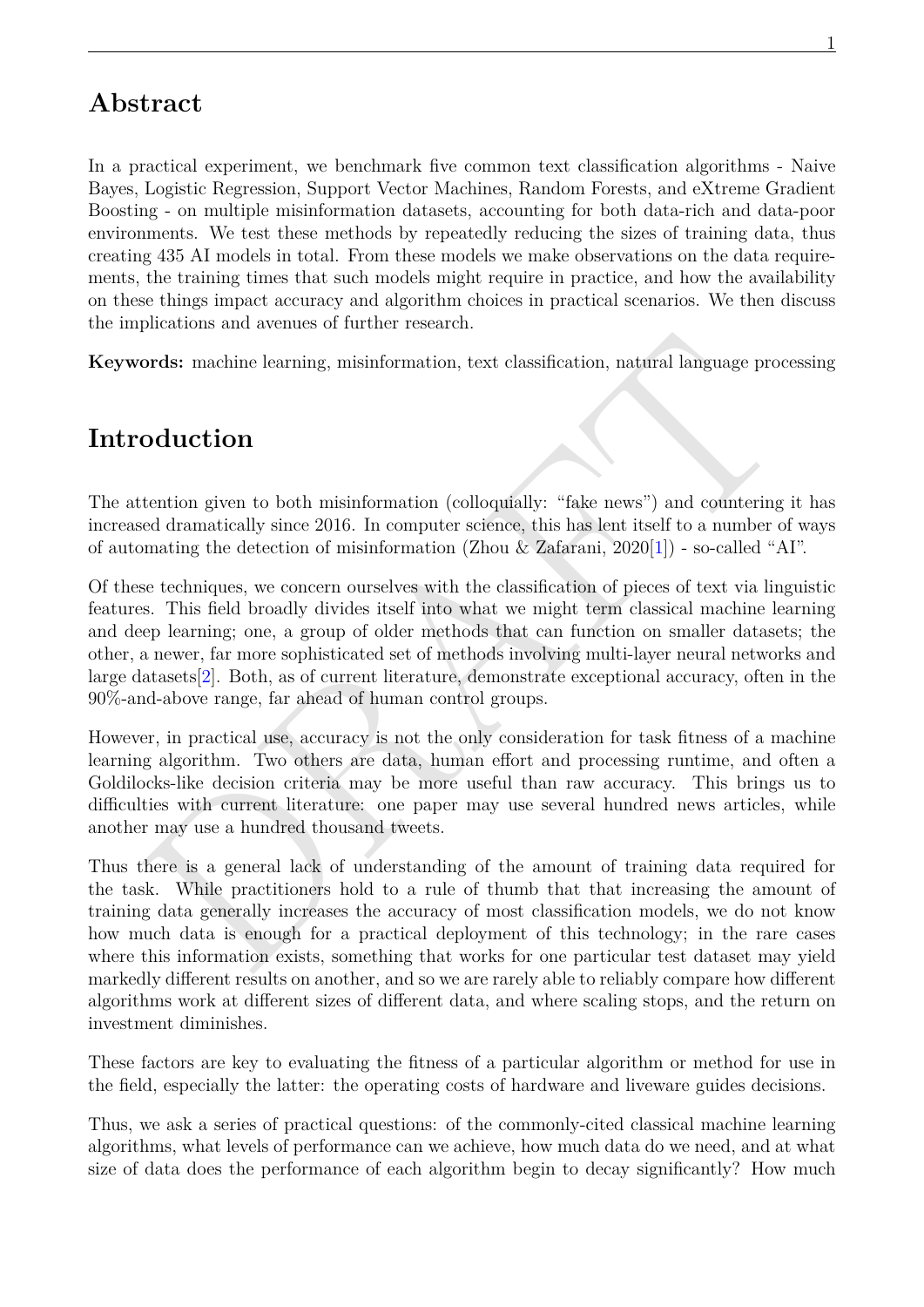time do each of these algorithms require for their training? Where does scaling stop, and the return on investment diminish?

#### **Methodology**

To answer these questions, we demonstrate a simple experiment. We take five of the most commonly cited algorithms from the classical machine learning stack described above. We test them on four misinformation datasets, using a range of data and data sizes to mimic the spectrum between data richness and data sparsity, observing their accuracy and processing times, while controlling for the amount of human effort put into the experiment. We thus derive 435 models in total, using the same hardware, using the same programming languages processes.

We then observe, with these results the performance of different algorithms, the conditions of their task fitness, and thus attempt to answer the question about the difficulty of their use.

#### **Data selection**

As we have seen in the literature review, the size and shape of datasets change performance figures. Therefore, even when considering a straightforward use case, it is useful to make observations across a number of datasets. We therefore use four.

while controlling for the amount of human effort put into the experiment. We thus<br>smootles in total, using the same hardware, using the same programming languages<br>ses.<br>The shore, with these results the performance of diff 1) A class-balanced dataset comprised of 500,000 news articles extracted from the Fake News Corpus by Szpakowski  $(2020)^{1}$  [3], which in turn is a collection of English news articles extracted using a typology from the (now-defunct) Open Sources project<sup>2</sup>. Our reduced version, hereafter referred to as FNC500k, is labelled *reliable* and *fake*: the reliable data is drawn directly from the *Credible* category presented in Szpakowski's source dataset, the fake category drawing equally from the *Fake News* and *Conspiracy Theory* categories. Both this source and the format of a binary classification is in use in the Kaggle Fake News Detection Challenge KDD  $2020<sup>3</sup>$ .

2) The dataset from the Kaggle Fake News Detection Challenge KDD  $2020<sup>4</sup>$ , which includes 20,800 news articles curated by K. Shu [4]. This dataset (henceforth referred to as the Kaggle dataset) is part of fake news detection shared task for the Second International TrueFact Workshop: Making a Credible Web for Tomorrow. The data is labelled as fake (*1*) or real (*0*) respectively.

3) The dataset by George McIntire, commonly cited as the KDNuggets Fake News dataset<sup>[5](#page-2-4)</sup> [\[5](#page-11-4)], consisting of news articles labelled as *real* and *fake*. The fake component here draws from a previously released Kaggle dataset assembled from sources flagged by BS Detector; the real is derived from AllSides.com. This dataset is mentioned as having 10,558 articles, but public forks of it<sup>[6](#page-2-5)</sup>, duplicated from McIntire's Github repository, contain only 6335 entries.

<span id="page-2-0"></span><sup>1</sup><https://github.com/several27/FakeNewsCorpus>

<span id="page-2-1"></span><sup>2</sup><https://github.com/BigMcLargeHuge/opensources>

<span id="page-2-2"></span><sup>3</sup><https://www.kaggle.com/c/ds2020/data>

<span id="page-2-3"></span><sup>4</sup><https://www.kaggle.com/c/fakenewskdd2020/data>

<span id="page-2-4"></span><sup>5</sup><https://www.kdnuggets.com/2017/04/machine-learning-fake-news-accuracy.html>

<span id="page-2-5"></span><sup>6</sup><https://www.kaggle.com/mrisdal/fake-news>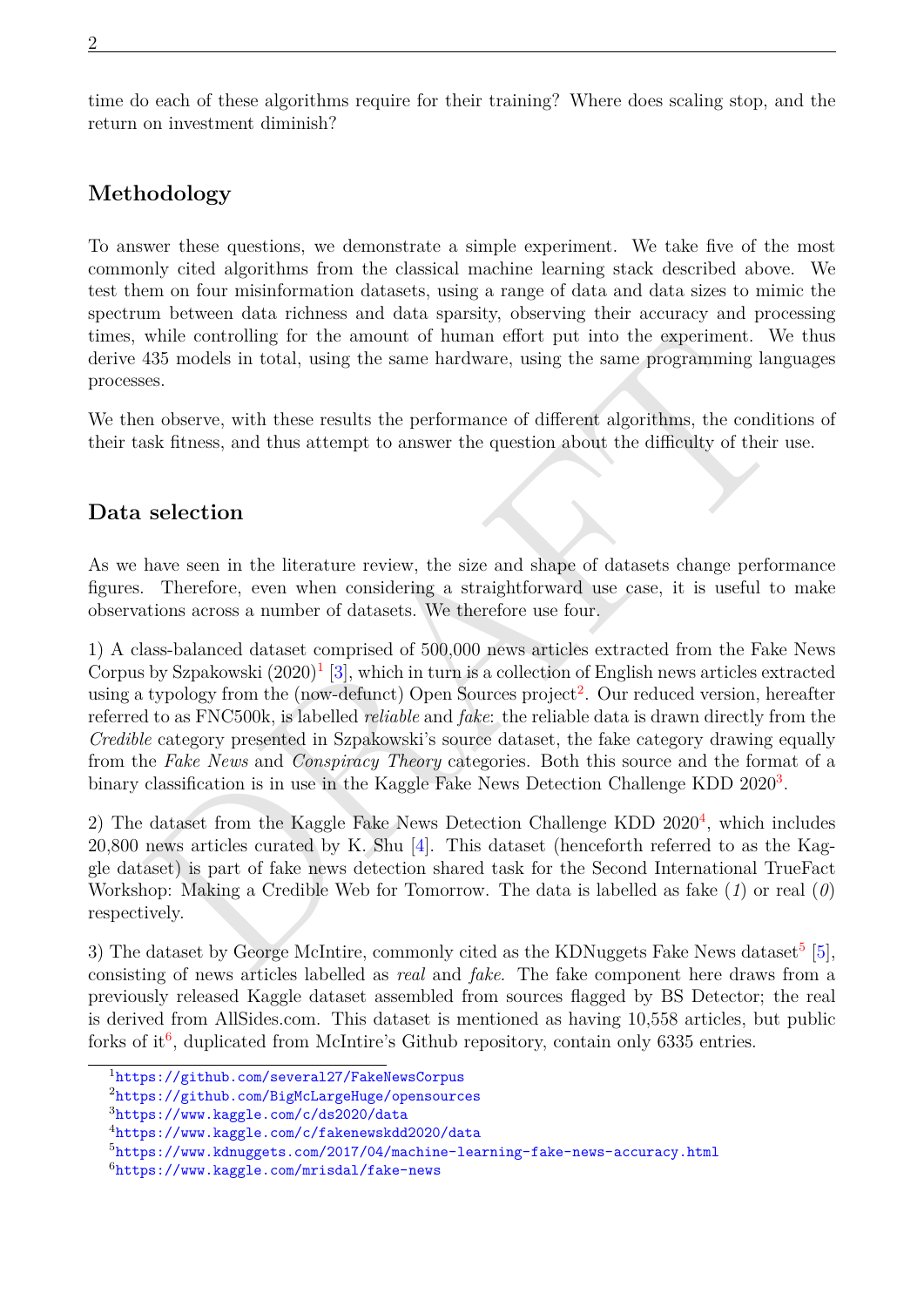4) The LIAR dataset by Wang (2017) [[6\]](#page-11-5): 12,800 short statements from Politifact.com, among them excerpts from news releases, TV/radio interviews, campaign speeches, TV advertisements, social media posts, and statements issued in political debate; these are labelled as *pants-fire*, *false*, *barely-true*, *half-true*, *mostly-true*, and *true*.

Three of these datasets reduce to of truth to a binary categorization. This approach is commonly used categories for these types of work, such as in the KDNuggets and Kaggle data, or in (Gravanis et al., 2019; Monteiro et al., 2018), or variations of the theme such as fake vs truthful used by (Ahmed & Saad, 2017), misinformation vs truth information (Yu et al., 2017) and unreliable vs reliable (Kaliyar et al., 2020). We use the LIAR dataset to represent more nuanced multi-class ontologies.

#### **Data pre-processing**

The datasets were cleaned to eliminate: HTML, XML and other web tags; punctuation; multiple whitespaces; numbers; stopwords; words containing 3 or less characters (commonly acronyms). All text was transformed to lowercase.

#### **Model training**

**pre-processing**<br> **pre-processing**<br> **trasets were deaned to eliminate:** HTML, XML and other web tags; punctuation; multiple<br>
preces; numbers, stopwords; words containing 3 or less characters (commonly acronyms).<br>
t was tr First, the datasets are loaded, randomly resampled, then partitioned according to an 80:20 training:testing split. The text content of these datasets were then converted into a matrix of unigrams ranked by their inverse frequency within a document - commonly known as a TF-IDF (Term Frequency-Inverse Document Frequency) matrix [7]; this follows the logic demonstrated by Ahmed et al (2017) [8] in their assertion that unigrams and term frequencies performed best as features for the algorithms they tested.

The algorithms we have selected are from the classical machine learning stack: Logistic Regression (LR), Naive Bayes (NB) [9], Random Forests (RF) [10], XGBoost (XGB) [11] and Support Vector Machines (SVM) [12]. The SVM in question is set to use the Radial Bias Function (rbf) kernel. We have selected these because, as shown in the literature, they are reliable and relatively simple, compared to deep learning approaches.

Now we must ascertain how much data these algorithms might require. In one version of Zeno's Paradox, Achilles chases a snail by repeatedly halving the distance between them. Likewise, we repeatedly halve the amount available for model training (and rounding down in instances where the halving process would give us half a document). For a lower bound, we stop this process once we have one dataset in the 300s. This entire process was repeated thrice, with a randomly sampled version of the source dataset being used for each run.

Thus, for FNC500K, we therefore generated 165 models in total. For the Kaggle dataset, 105; for the KDNuggets dataset, 75; for LIAR, we generated 90 models. This comes to a total of 435 models, which gives us enough averaged data that we can make reasonable observations with them.

Each model that was generated was tasked with classifying the test dataset derived from the source at the start of the process. Both the accuracy (as the F1 score of the model) and the time taken to train each model was recorded and the results averaged over three training runs.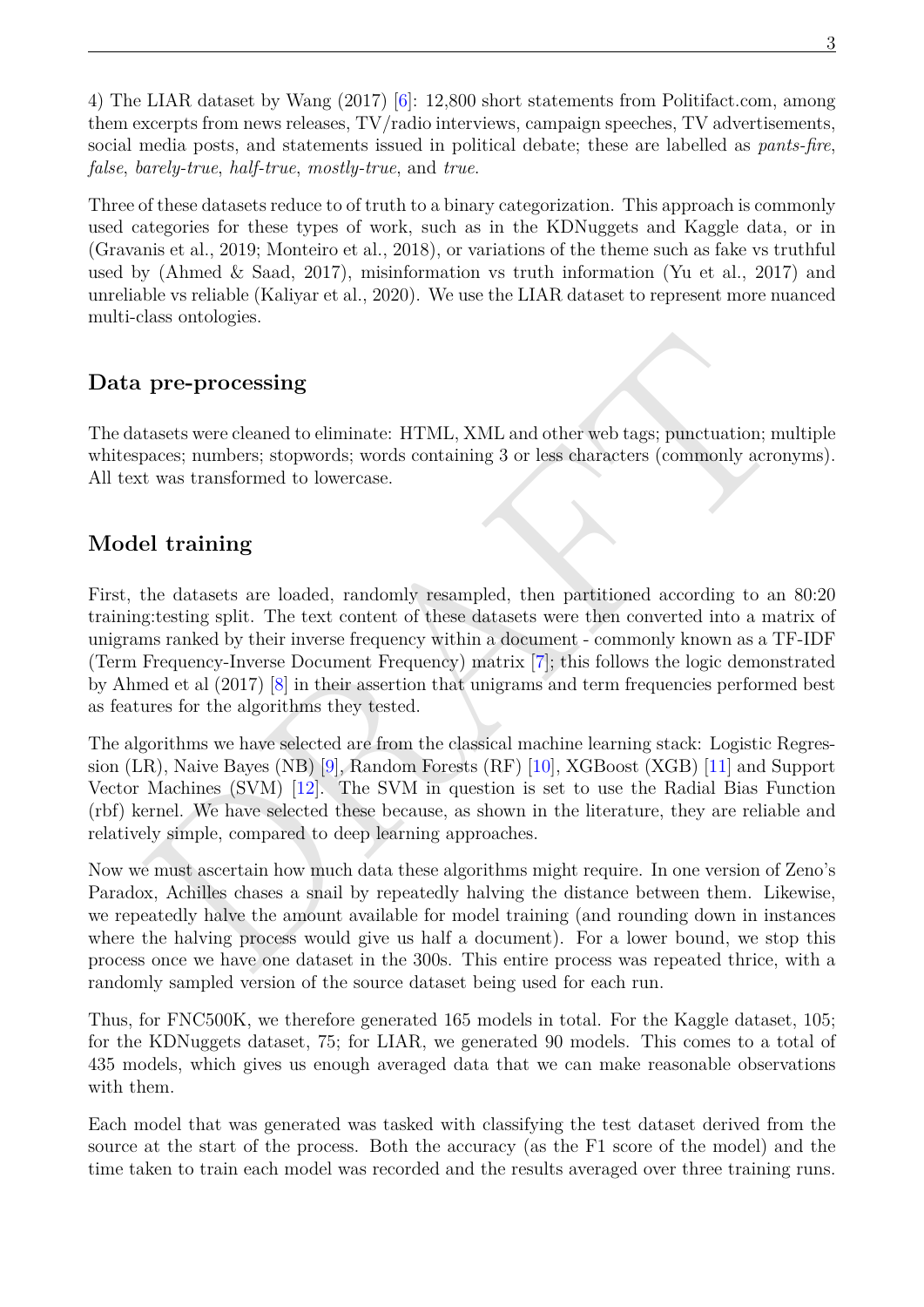The training time was taken as the time required to complete the scikit-learn fit() method for each model (referred to in the charts as fit time). This is by no means a perfect measure of computational resources or the time taken to train a model, as the minutiae of interactions between various software implementations, libraries and optimizations can make it difficult to pinpoint these values with precision; however, these averaged values are of use when relative to each other.

4

be introduced by hard drives or SSDs. One human was used for all these tasks. All these processes were performed using the same software stack (Windows 10 with updates and Windows Defender disabled; Python 3.8.3; gensim 3.8.3; scikit-learn 0.23.1; xgboost 1.2.0) and the same hardware (AMD Ryzen 3600 - 6 cores, 12 threads; 32 GB DRR 4 RAM at 3.2 Ghz). All data was loaded into RAM before processing to minimize data fetch delays that could be introduced by hard drives or SSDs. One human was used for all these tasks.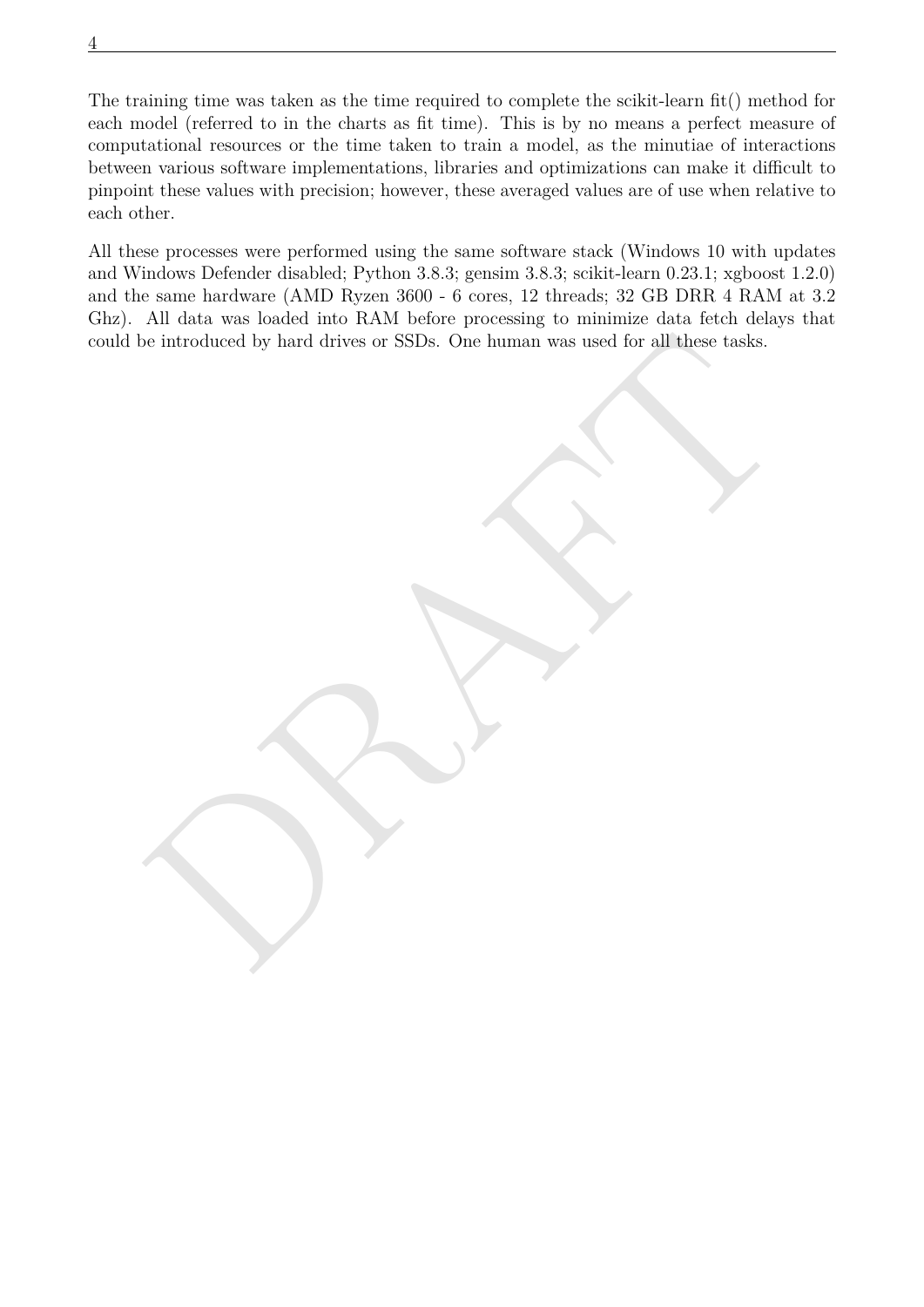### **Results, FNC500k**

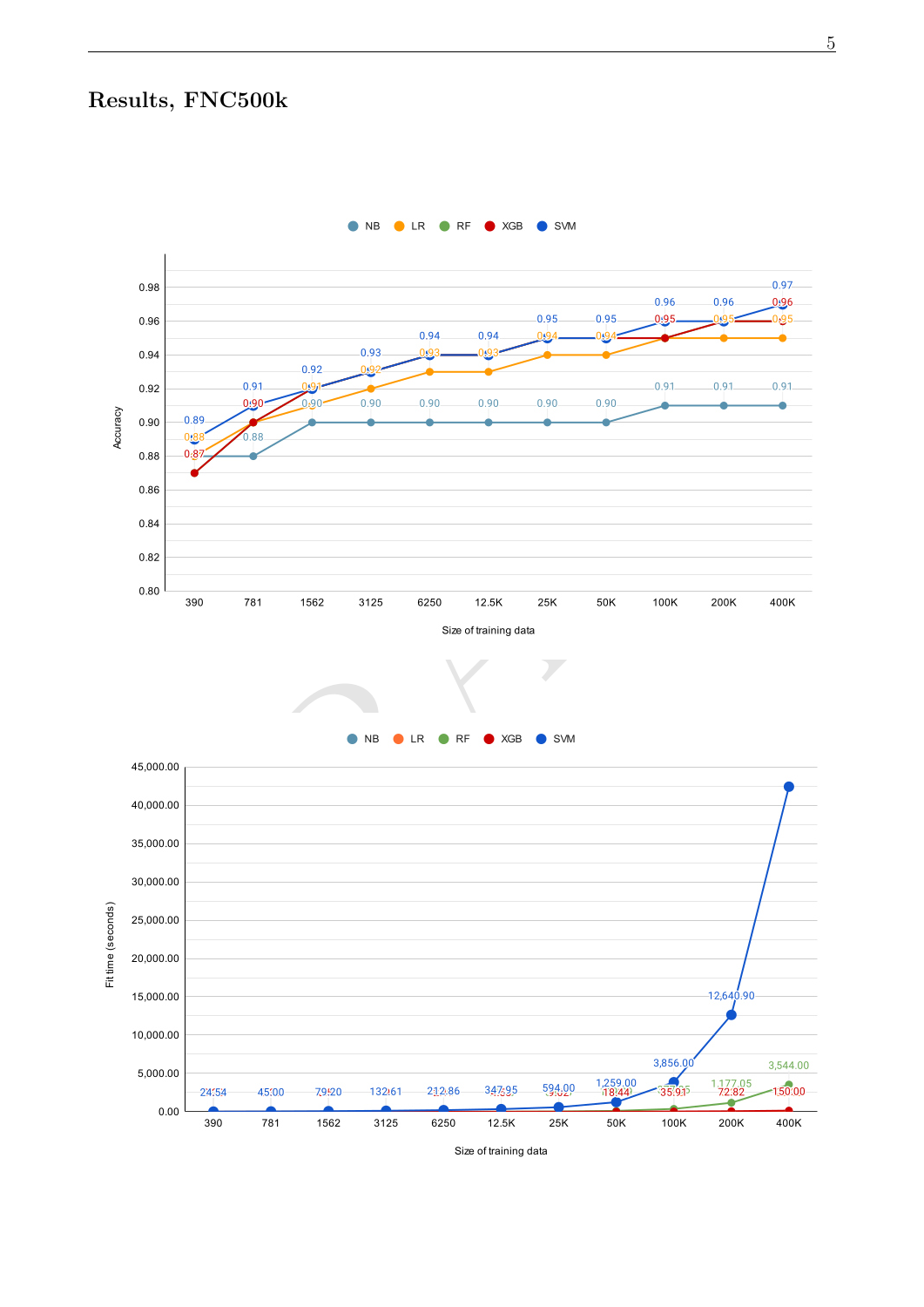### **Results, Kaggle**



6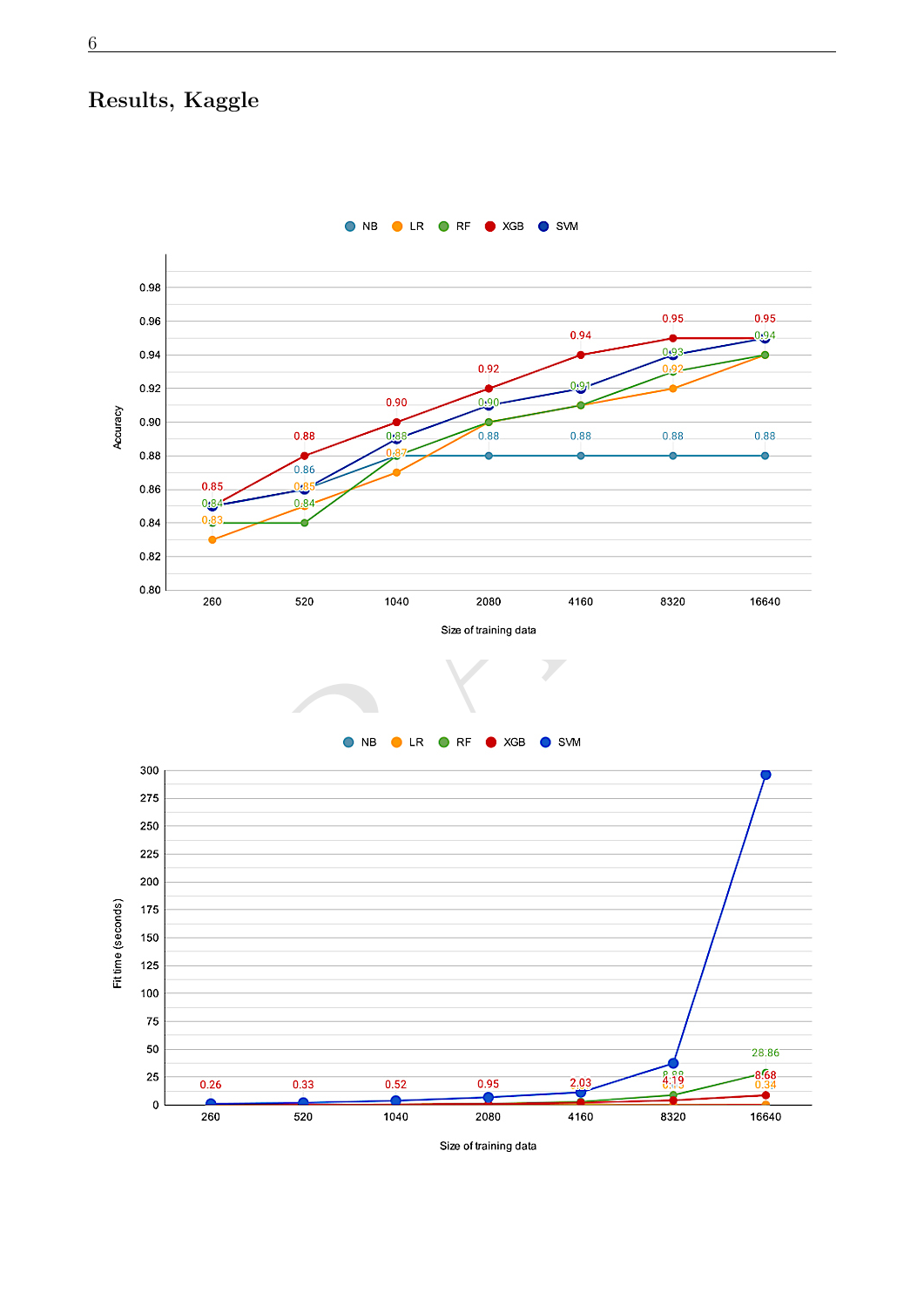### **Results, KDNuggets**



ONB OLR ORF OXGB O SVM

7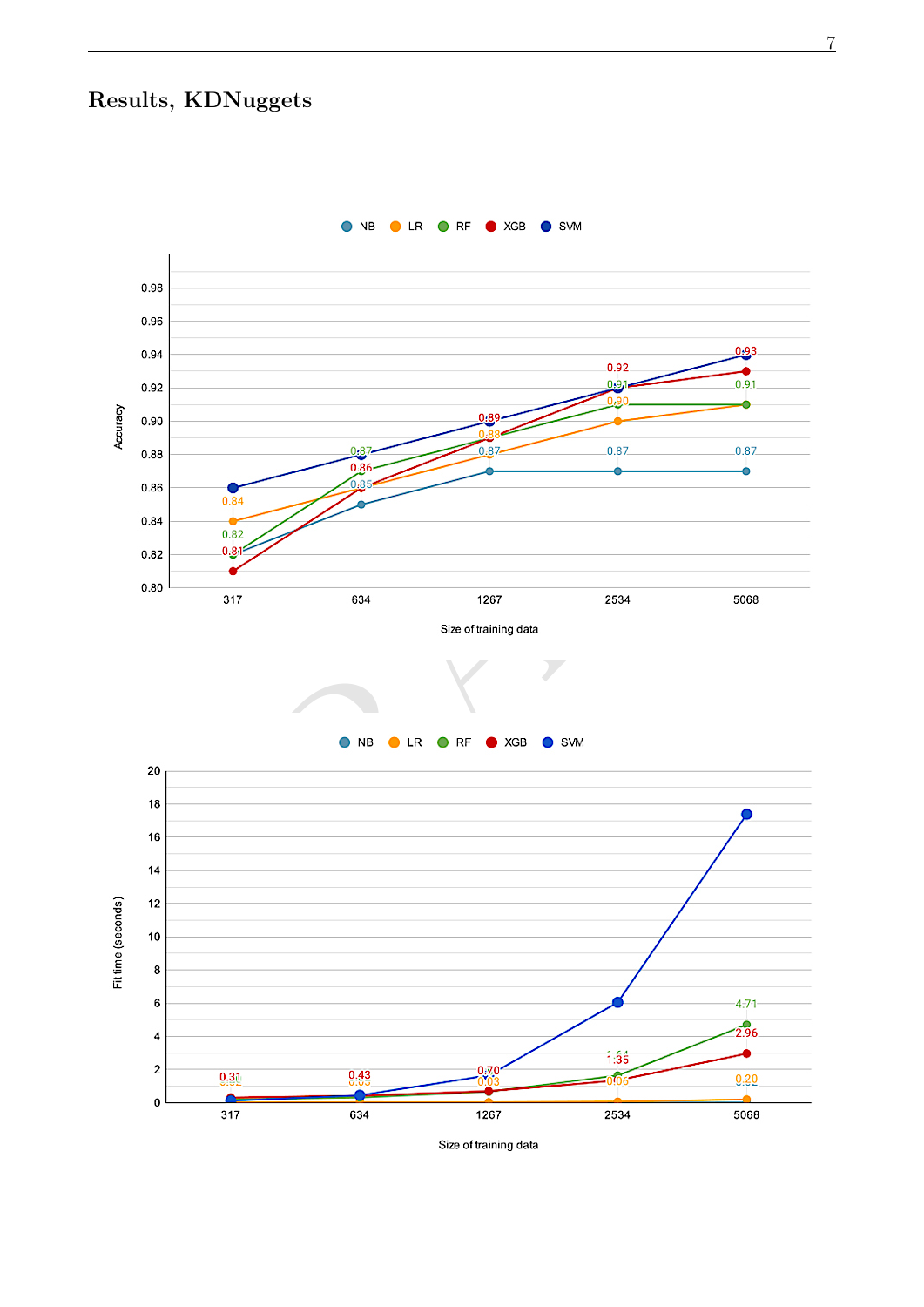### **Results, LIAR**

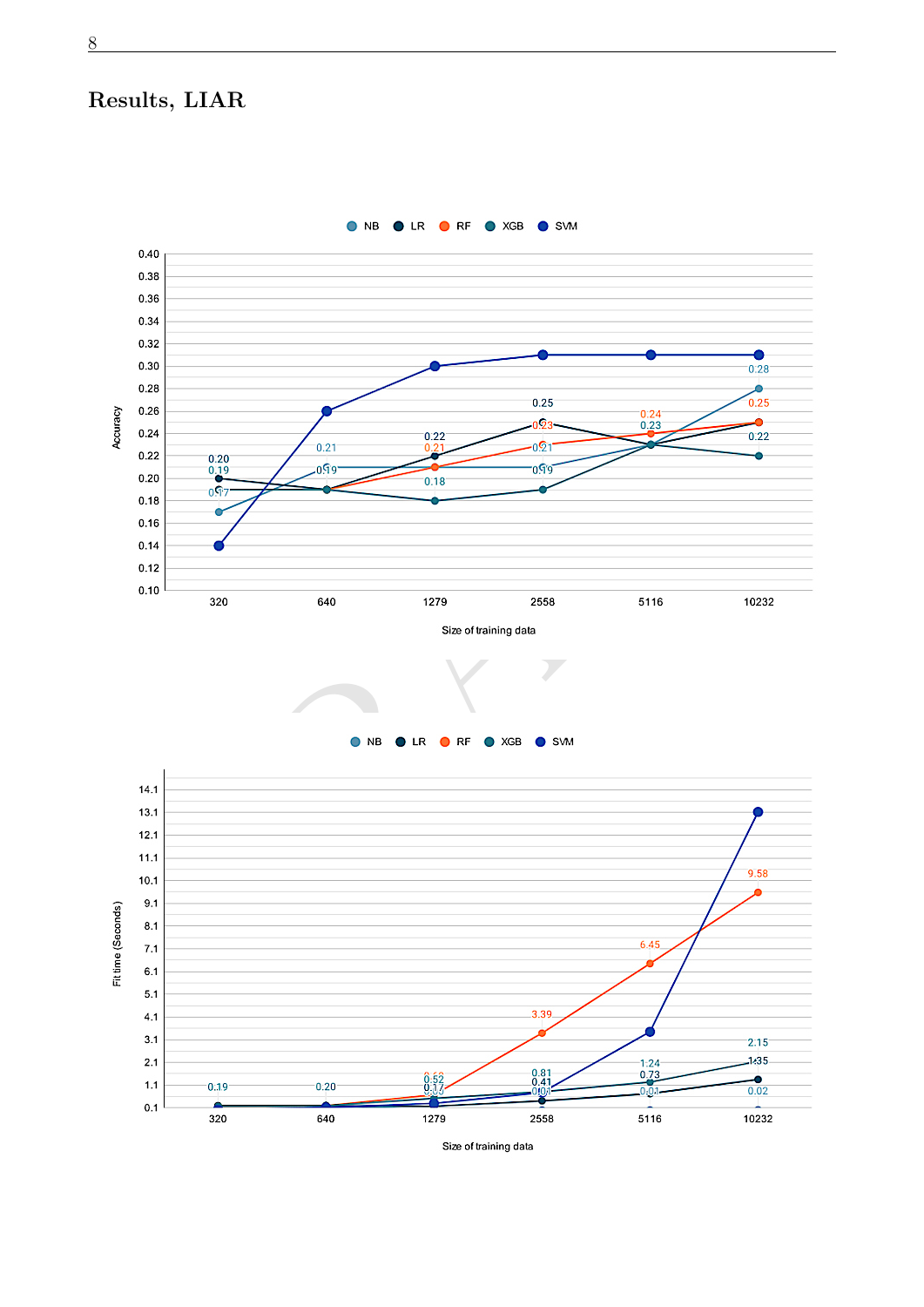#### 9

#### **Discussion of results**

We can here observe a few things that hold true across the board. The general rule of thumb in machine learning is that more data yields better results; however, for those algorithms that do scale with more data, we can observe that we need exponential increases in dataset size for linear, incremental gains in accuracy. For our assumed role of a factchecker examining implementation, this relationship is an important one to understand. On the FNC500K dataset, for instance, a mere 1% gain in accuracy at the top end of data for most algorithms tested requires an additional 200,000 annotated samples.

SVMs repeatedly set themselves apart as the most performant at most sizes of training data; they are outperformed only on the Kaggle dataset. This accuracy tallies with observations from other literature (Ahmed et al, 2017 [8], Perez-Rosas et al, 2017 [13], Patwa et al, 2020 [14]) and a long-standing superiority attached to this method from as far back as Joachims (1998) [[15](#page-11-14)].

represent on the Kagele datasets. [T](#page-11-12)his accuracy tallies with observations from<br>content only on the Kaggle dataset. This accuracy tallies with observations from<br>istanding superiority attached to this method from as far back However, despite their vaunted accuracy, the runtime data reveals that at no point can SVMs be called efficient when their fit times are called into question. At the lowest end on FNC500K, the SVM approach still clocked an average of 24.54 seconds - as compared to under 4 seconds for every other approach. At 400,000 samples, the SVM averaged a runtime of 42412.636 seconds as compared to the 150 seconds for the XGB approach, which was closest in terms of accuracy. This SVM implementation is based on Chang and Lin (2011)'s libSVM [16]; the 'fit time' scales at least quadratically<sup>7</sup>. While it is possible to optimize further, or to find implementations more suited to larger datasets, this issue of training time stands out as a general problem for SVMs.

Therefore, in data-rich environments where training time is key, an SVM approach may be one of the worst approaches to take. On the other hand, a data-poor environment may find SVMs to be of great value, as the fit time reduces exponentially.

The Naive Bayes algorithm consistently shows itself to be the fastest here. However, it generally records the lowest accuracy scores and exhibits poor scaling, exhibiting distinct accuracy plateaus in all four datasets.

Tree-based ensemble methods like Random Forests and XGB are, from these results, excellent general out-of-the-box solutions. XGB approaches typically match or slightly exceed RF for accuracy, and typically shadow SVMs within 1% of their accuracy figures, and both feats are achieved with with significantly lower training time.

Logistic Regression puts up a surprisingly efficient showing: consistently closest to the NB in time, but closer to RF and XGB accuracies given enough data. Pranckevičius & Marcinkevičius (2017) [17] speak highly of Logistic Regression, although our results are not as overwhelmingly in favor.

Thus, despite the literature championing SVMs, a practical engineer, keeping in mind the scaling above, seems to have more options on their hands within the traditional machine learning stack. The general combination of performance and speed make XGB and similar approaches [\[18\]](#page-11-17) useful as default algorithms. SVMs can be used if training times are irrelevant; Logistic Regression provides an attractive alternative in case training times and compute resources need to be prioritized.

<span id="page-9-0"></span><sup>7</sup><https://scikit-learn.org/stable/modules/generated/sklearn.svm.SVC.html>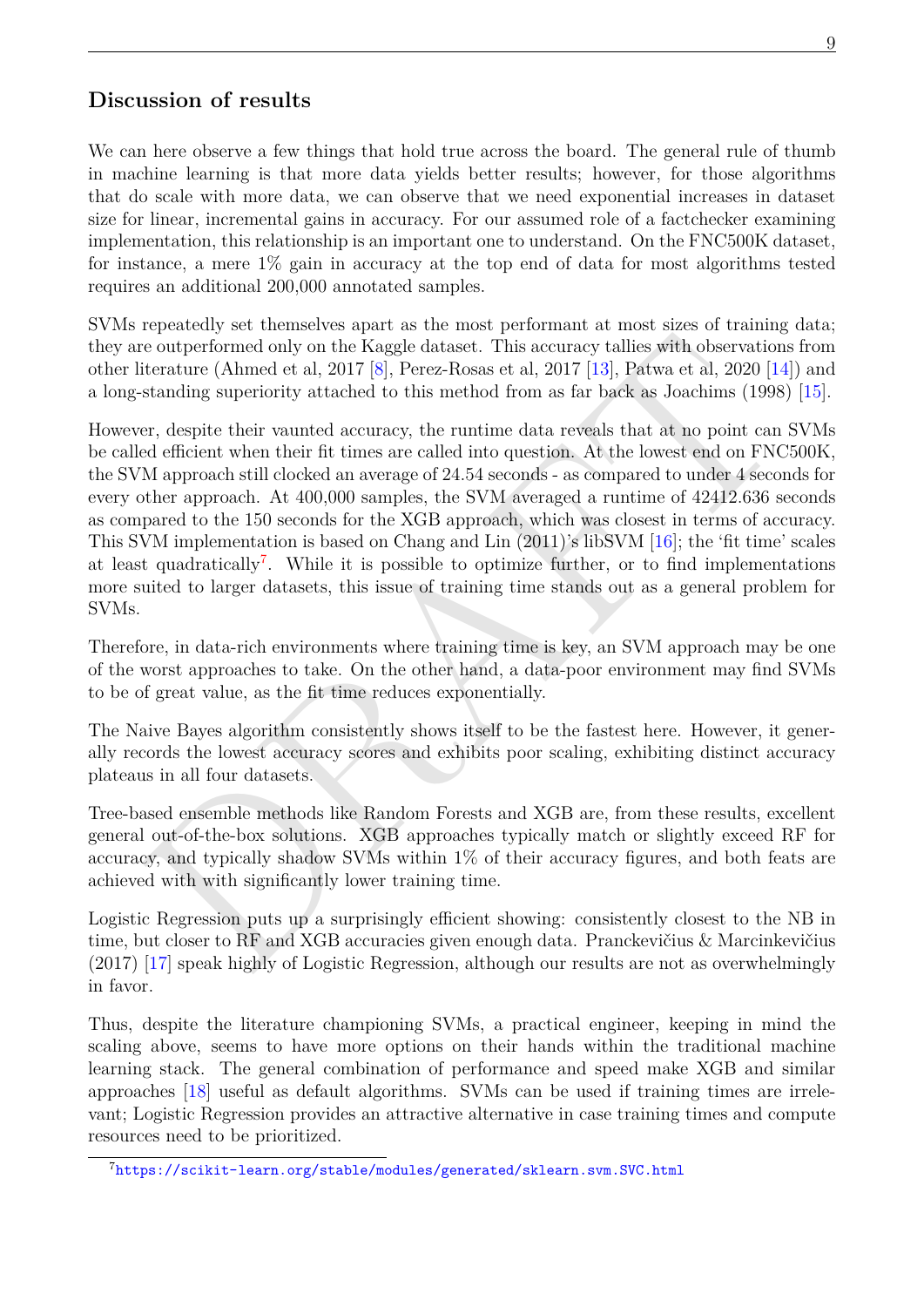The traditional machine learning stack is even surprisingly performant on the multi-class data structure of the LIAR dataset. Girgis et al (2018) [[19](#page-12-0)], approaching the same classification task and dataset with deep learning techniques, recorded accuracy results of 0.217 with Gated Recurrent Units (GRU) and 0.2166 with Long Short-Term Memory (LSTM) approaches - outdone by all models here. This tallies with results from Wang (2017) [[6\]](#page-11-5) and the LIAR paper's comparisons of SVMs and Logistic Regression versus Convolutional Neural Networks (CNN).

Overall, the takeaway is that given enough data, it is remarkably easy to create a classification model that is between above an arbitrary 90% mark for accuracy - far above the human baseline. In particular, SVMs, Logistic Regression and XGBoost show themselves to be capable over 90%-and-above accuracy in binary classification of misinformation, working with as low as 781 samples of training data (FNC500K), 2080 samples (Kaggle) and 2534 samples (KDNuggets).

s of training data (FNC500K), 2080 samples (Kaggle) and 2534 samples (KDNuggets).<br>
f course, this is a simple example: the deep learning stack is untouched here. Several<br>
ate exist that we might wish to resurrect, albeit w And of course, this is a simple example: the deep learning stack is untouched here. Several candidates exist that we might wish to resurrect, albeit with greater effort. As-is, almost the entire program used to this experiment can be constructed out of ready-made functions freely and easily available in programming languages like Python. Getting to the highest possible level of accuracy will, of course, be a feat for academia to pursue for the conferences, but acceptable results are quite easy to achieve.

## **Acknowledgements**

This research has been made possible through a grant from the Asia Foundation.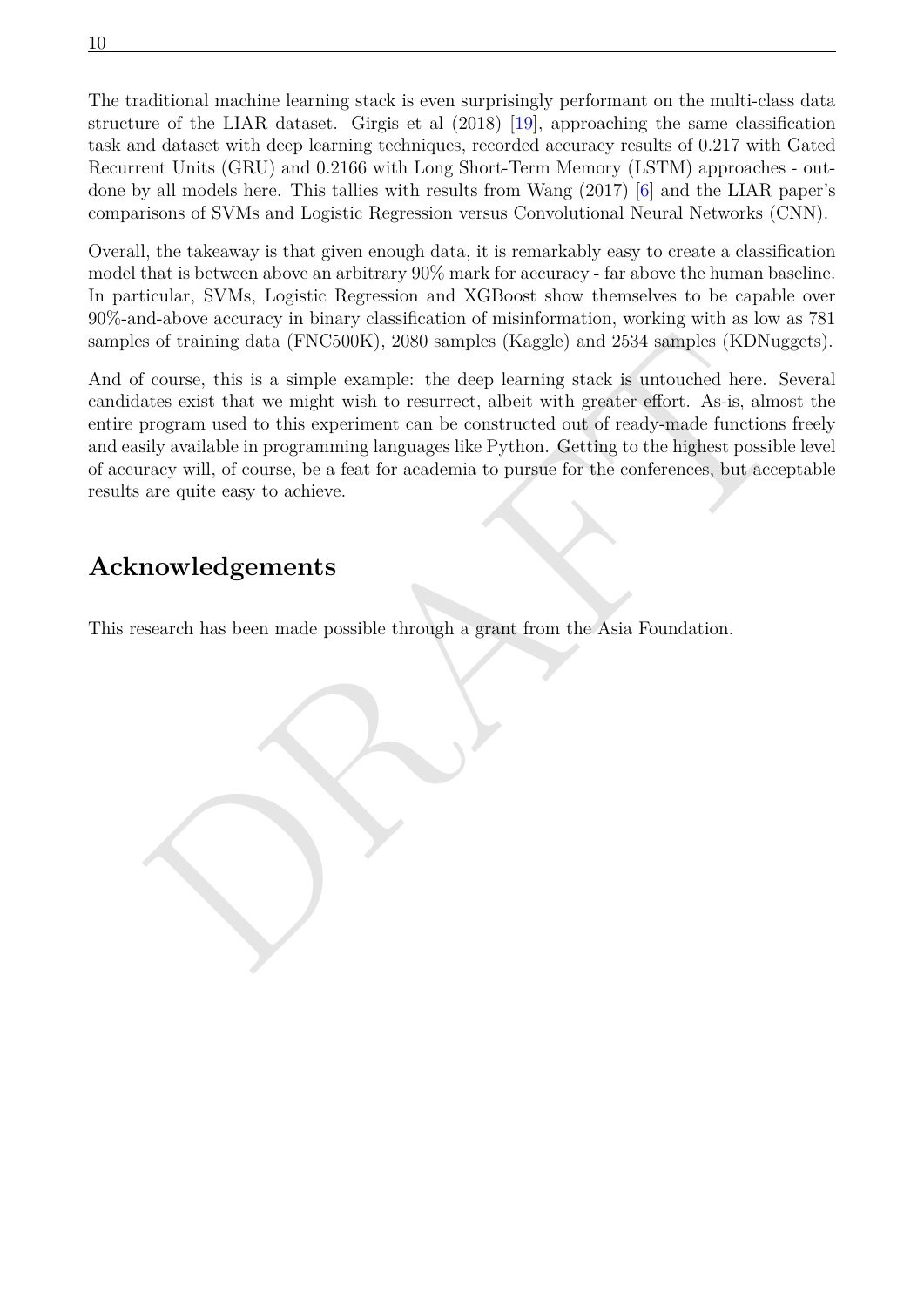#### **Bibliography**

- <span id="page-11-0"></span>[1] X. Zhou and R. Zafarani, "A survey of fake news: Fundamental theories, detection methods, and opportunities," *ACM Computing Surveys (CSUR)*, vol. 53, no. 5, pp. 1–40, 2020.
- <span id="page-11-1"></span>[2] Y. Wijeratne and D. C. Attanayake, "Artificial intelligence for factchecking: Observations on the state and practicality of the art," 2021.
- <span id="page-11-2"></span>[3] M. Szpakowski, "Fake news corpus," 2020. [Online]. Available: [https://github.com/several27/](https://github.com/several27/FakeNewsCorpus) FakeNewsCorpus
- <span id="page-11-3"></span>[4] K. Shu, A. Sliva, S. Wang, J. Tang, and H. Liu, "Fake news detection on social media: A data mining perspective," *ACM SIGKDD explorations newsletter*, vol. 19, no. 1, pp. 22–36, 2017.
- <span id="page-11-4"></span>[5] G. McIntire, "Fake news corpus," 2017. [Online]. Available: https://www.kdnuggets.com/2017/04/ machine-learning-fake-news-accuracy.html
- <span id="page-11-5"></span>[6] W. Y. Wang, "" liar, liar pants on fire": A new benchmark dataset for fake news detection," *arXiv preprint arXiv:1705.00648*, 2017.
- <span id="page-11-6"></span>[7] J. Ramos *et al.*, "Using tf-idf to determine word relevance in document queries," in *Proceedings of the first instructional conference on machine learning*, vol. 242, no. 1. Citeseer, 2003, pp. 29–48.
- <span id="page-11-7"></span>[8] H. Ahmed, I. Traore, and S. Saad, "Detection of online fake news using n-gram analysis and machine learning techniques," in *International conference on intelligent, secure, and dependable systems in distributed and cloud environments*. Springer, 2017, pp. 127–138.
- <span id="page-11-8"></span>[9] I. Rish *et al.*, "An empirical study of the naive bayes classifier," in *IJCAI 2001 workshop on empirical methods in artificial intelligence*, vol. 3, no. 22, 2001, pp. 41–46.
- <span id="page-11-9"></span>[10] L. Breiman, "Random forests," *Machine learning*, vol. 45, no. 1, pp. 5–32, 2001.
- <span id="page-11-10"></span>[11] T. Chen and C. Guestrin, "Xgboost: A scalable tree boosting system," in *Proceedings of the 22nd acm sigkdd international conference on knowledge discovery and data mining*, 2016, pp. 785–794.
- <span id="page-11-11"></span>[12] W. S. Noble, "What is a support vector machine?" *Nature biotechnology*, vol. 24, no. 12, pp. 1565–1567, 2006.
- <span id="page-11-13"></span><span id="page-11-12"></span>[13] V. Pérez-Rosas, B. Kleinberg, A. Lefevre, and R. Mihalcea, "Automatic detection of fake news," *arXiv preprint arXiv:1708.07104*, 2017.
- Spakeswish, "Fake news corpus," 2020. (Online). Available: https://github.com/several277<br>Shu, A. Slivu, S. Wang, J. Tung, and H. Liu, "Fake news detection on social media: A data mining<br>preciive," AGM SIGKDD explorations [14] P. Patwa, S. Sharma, S. PYKL, V. Guptha, G. Kumari, M. S. Akhtar, A. Ekbal, A. Das, and T. Chakraborty, "Fighting an infodemic: Covid-19 fake news dataset," *arXiv preprint arXiv:2011.03327*, 2020.
- <span id="page-11-14"></span>[15] T. Joachims, "Text categorization with support vector machines: Learning with many relevant features," in *European conference on machine learning*. Springer, 1998, pp. 137–142.
- <span id="page-11-15"></span>[16] C.-C. Chang and C.-J. Lin, "Libsvm: a library for support vector machines," *ACM transactions on intelligent systems and technology (TIST)*, vol. 2, no. 3, pp. 1–27, 2011.
- <span id="page-11-16"></span>[17] T. Pranckevičius and V. Marcinkevičius, "Comparison of naive bayes, random forest, decision tree, support vector machines, and logistic regression classifiers for text reviews classification," *Baltic Journal of Modern Computing*, vol. 5, no. 2, p. 221, 2017.
- <span id="page-11-17"></span>[18] E. Al Daoud, "Comparison between xgboost, lightgbm and catboost using a home credit dataset," *International Journal of Computer and Information Engineering*, vol. 13, no. 1, pp. 6–10, 2019.